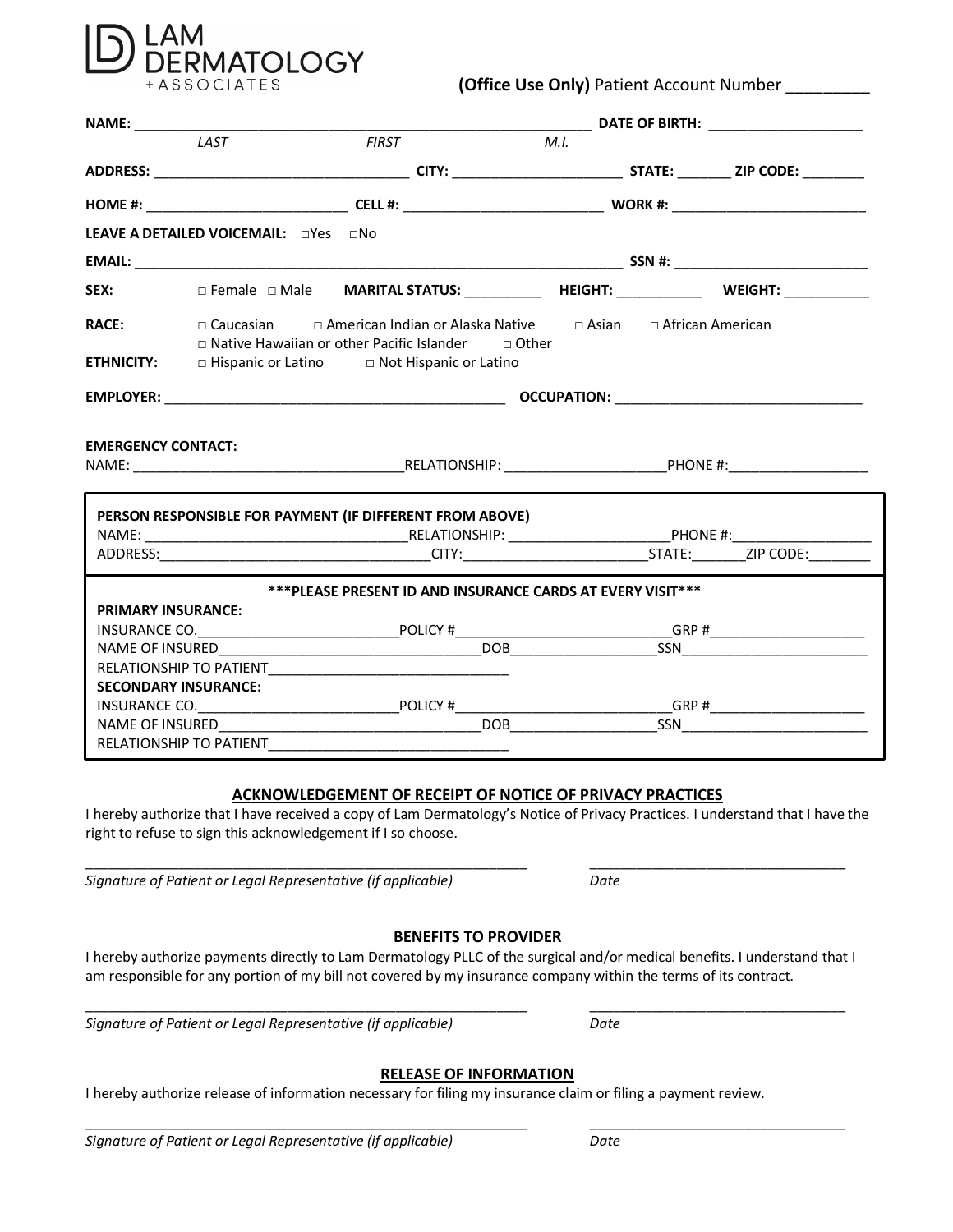

### **AUTHORIZATION FOR USE AND DISCLOSURE OF PROTECTED HEALTH INFORMATION**

I hereby authorize Lam Dermatology to use and/or disclose my protected health information as described below to:

Name and relationship to recipient(s):

I understand that:

- **1) THIS AUTHORIZATION IS VOLUNTARY AND I MAY REFUSE TO SIGN THIS AUTHORIZATION WITHOUT AFFECTING MY HEALTH CARE OR THE PAYMENT FOR MY HEALTH CARE**
- **2)** I have the right to request a copy of this form after I sign it as well as inspect or copy any information to be used and/or disclosed under this authorization (if allowed by state and federal law. See 45 CFR § 164.524).
- **3)** I may revoke this authorization at any time by notifying Lam Dermatology in writing as set forth in the Notice of Privacy Practices. However, it will not affect any actions taken before the revocation was received or actions taken in reliance thereon, or if the authorization was obtained as a condition of obtaining insurance coverage and other applicable law provides the insurer with the right to contest a claim under the policy.
- **4)** Lam Dermatology agrees to maintain the confidentiality of my protected health information; however, if the person or organization authorized to receive the information is not a health plan, health care clearinghouse or health care provider, federal law (HIPAA) requires me to be advised that information used or disclosed pursuant to this authorization may be subject to re-disclosure and may no longer be protected by HIPAA rules.

#### **Type of information to be disclosed:**

**□** Entire Medical Record **□** Office Chart Notes □ Billing Statements □ Laboratory Reports □ Pathology Reports  $\Box$  Other  $\_$ 

| Signature of Patient or Legal Representative (if applicable)    | Date                                    |  |
|-----------------------------------------------------------------|-----------------------------------------|--|
| Printed Name of Patient or Legal Representative (if applicable) | Relationship to Patient (if applicable) |  |

## **OFFICE POLICIES**

#### **OFFICE HOURS**

Our office is open Monday through Friday from 8:00 AM until 4:30 PM, excluding holidays. We typically close for lunch between 12:00 PM and 1:00 PM. In the event of a medical emergency, please go to the nearest emergency room. Prescription refills are not considered an emergency.

#### **APPOINTMENTS AND NO-SHOW POLICY**

We make every attempt to schedule patients at the earliest possible opening. Should you need to cancel or reschedule, it is very important you give us at least 24-hour advance notice so that we can offer the appointment to another patient. In an event you are running late, please call our office. If you are more than 15 minutes late to your scheduled appointment, you may be asked to reschedule. Many of our patients have complex diagnostic problems – although Dr. Lam and our staff tries to stay on schedule, a patient's condition may require that we spend additional time, and that may create delays in our schedule. We do ask for your patience and understanding in these instances.

We have a "no-show" policy in which a patient is allowed up to three (3) no-show appointments. Patients with multiple cancellations or missed appointments may be discharged from our practice.

**For surgical appointments only, any patient that fails to show or cancel/reschedule with 24-hour advance notice will be charged a \$100.00 fee.** The no-show fee is billed directly to the patient and the credit card on file will be charged. This charge is not reimbursable by your insurance and must be paid prior to rescheduling the surgical appointment at the discretion of the provider.

#### **PRESCRIPTION REFILLS**

We require the patient to request prescription refills during an office visit. For any other instances, please call at least 48 hours in advance of the need for medication. We ask that you contact your pharmacy with your request and allow the pharmacist to contact our office. Please check with the pharmacy directly to see if your refill has been approved – and remember to allow 2 business days. **No refill requests will be processed after office hours or on weekends.**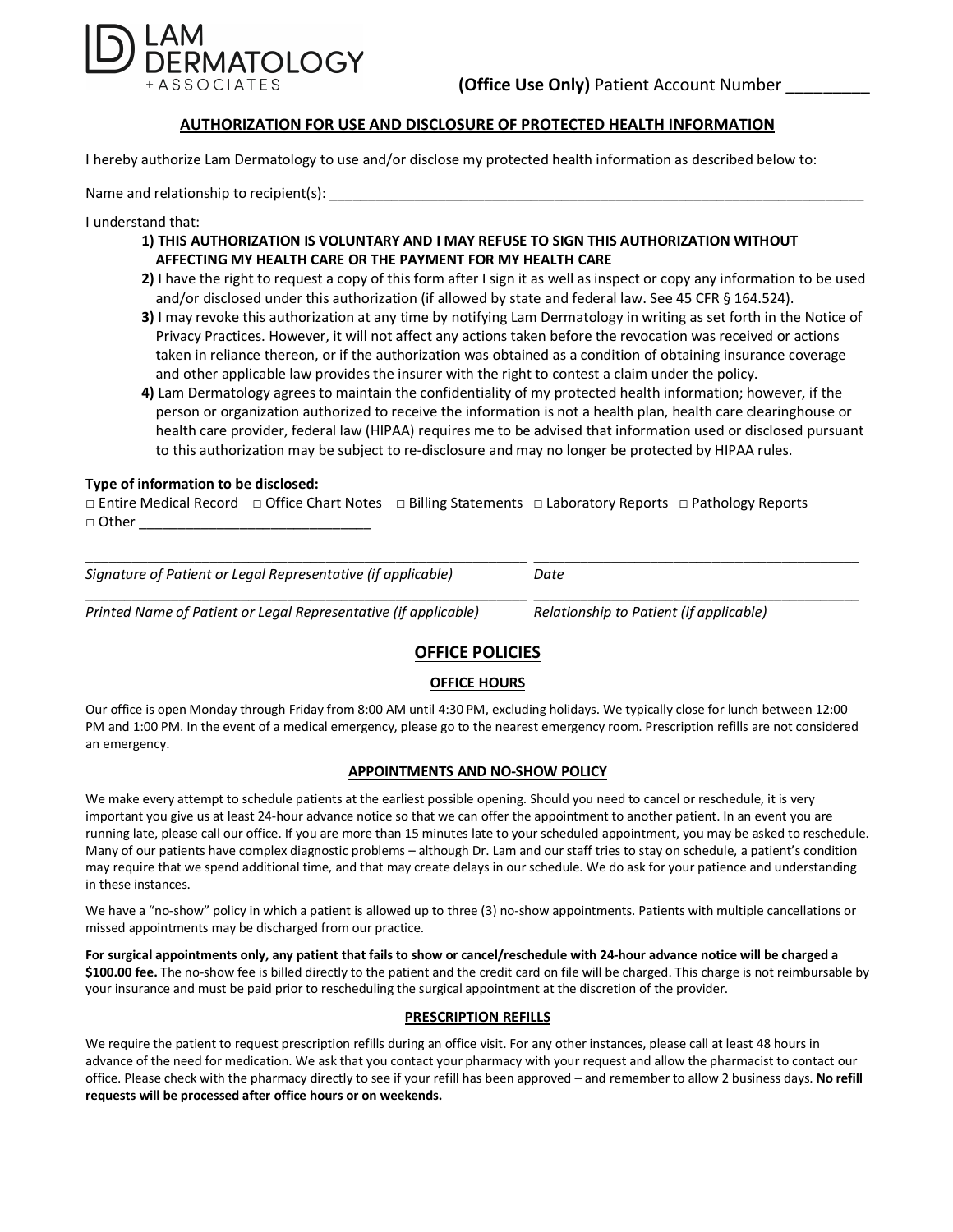

#### **DIAGNOSTIC TESTS/LAB RESULTS**

If tests are ordered by any providers within this practice, you will be contacted by telephone with the results within 5 business days by our office. If the test was ordered or performed by another practice or physician, you should contact that office directly for your results.

You may receive a separate bill for laboratory or pathology services from an off-site lab for any tests your physician may order. Please discuss any billing errors or discrepancies with that laboratory.

## **FINANCIAL POLICY**

All patients are required to keep a credit card on file and signed authorization to charge the card for patient balances. *Patients are responsible for payment at the time of service*. We do accept Cash, Checks, MasterCard, Visa, Discover and AMEX. There will be a \$30.00 charge for all returned checks.

Lam Dermatology is a contracted provider with many insurance plans and may accept assignment of benefits. As a courtesy, we will file all claims, including secondary insurance, to the plans with which we participate. Please inform us of any special requirements in your plan.

You are responsible to pay for any co-payments, any applicable dermatology procedures, and cosmetic treatments at the time of each visit. Most dermatology procedures go toward your deductible. Should your insurance pay these procedures in full, we will refund your payment upon receipt of your insurance payment. You are required to pay the deductible or co-insurance amounts designated by your insurance company. If your insurance company denies your bill, you will be billed directly for those services and are held financially responsible.

In the event your health plan determines a service to be "not covered," or you do not have an authorization, you may be responsible for the complete charge. We encourage our patients to understand their policy and to contact their insurance company for clarification of benefits prior to services being rendered. You must inform the office of all insurance changes, authorization referral requirements, and address changes. In the event the office is not informed before care is rendered, you will be responsible for any denied charges.

Patients with balances over \$100.00 must make payment arrangements prior to future appointments being made. Patients who have questions about their bills or would like to discuss a payment plan option may contact our billing office at (405) 292-5500.

In cases of divorce or separation, the parent authorizing treatment for a child will be the parent responsible for those charges. If the divorce decree requires the other parent to pay all or part of the costs, it is the authorizing parent's responsibility to collect from the other parent.

#### **NON-VISIT RELATED FORMS**

We charge **\$15 per non-visit related form** to be completed, and **without exception** the **money must be prepaid** at the time the form is left with our office. FMLA forms are charged at **\$40 per form**, and again, we require this to be prepaid at the time the form is left with our office. We require 5 business days to complete the forms. Patients may come by to retrieve their form, or they may provide our office with a stamped, self-addressed envelope and it will be forwarded as indicated.

| (Initials) | have signed the patient Authorization for Use and Disclosure of Protected Health Information<br>from Lam Dermatology.                                                                                                                                                        |
|------------|------------------------------------------------------------------------------------------------------------------------------------------------------------------------------------------------------------------------------------------------------------------------------|
| (Initials) | I have received Lam Dermatology's office and financial policies.                                                                                                                                                                                                             |
| (Initials) | have received the Appointments and No-Show Policy and agree to its terms.                                                                                                                                                                                                    |
| (Initials) | understand that co-payments and any other applicable dermatology procedures and cosmetic<br>treatments are due at time of service as specified by these terms.                                                                                                               |
| (Initials) | With my consent, Lam Dermatology PLLC may e-mail to my home or another designated location<br>any items that assist the practice in carrying out treatment, payment and healthcare operations,<br>such as appointment reminder cards, correspondence and billing statements. |

**By signing below, I acknowledge, with my initials above, I have received, read, and understand the office and financial policies, and I agree to be bound by its terms. I understand and agree such terms may be amended in the future by the practice.**

\_\_\_\_\_\_\_\_\_\_\_\_\_\_\_\_\_\_\_\_\_\_\_\_\_\_\_\_\_\_\_\_\_\_\_\_\_\_\_\_\_\_\_\_\_\_\_\_\_\_\_\_\_\_\_\_\_\_\_\_\_\_ \_\_\_\_\_\_\_\_\_\_\_\_\_\_\_\_\_\_\_\_\_\_\_\_\_\_\_\_\_\_\_\_\_\_\_\_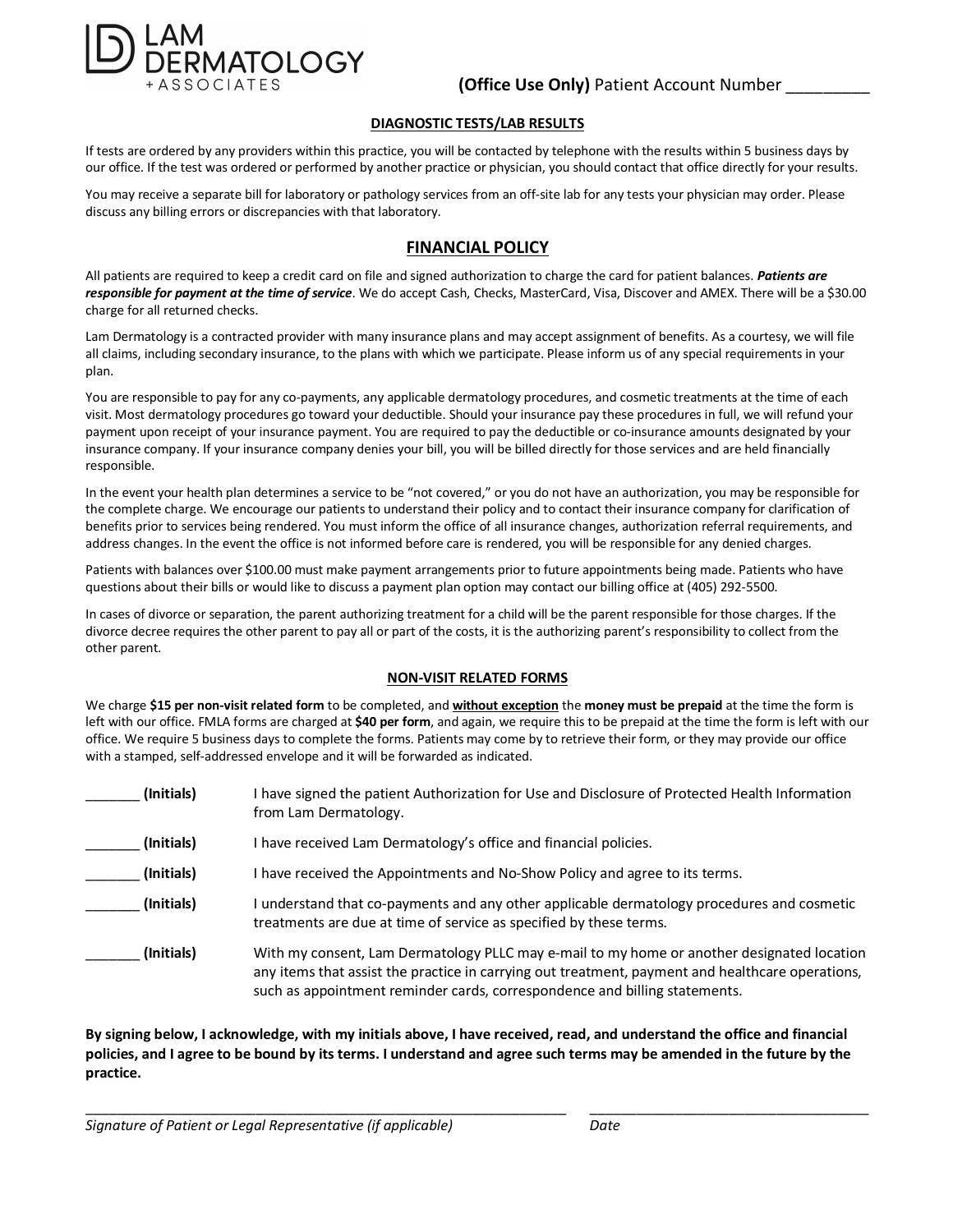

 **(Office Use Only)** Patient Account Number \_\_\_\_\_\_\_\_\_

# **Credit Card on File Agreement**

Lam Dermatology and Associates has a credit card on file requirement. Recent changes in healthcare markets and payment processes have altered insurance coverages to shift more of the cost of care to our patients. The credit card on file policy is a convenient method to pay for the portion of services that are deemed patient's responsibility, such as copay, deductible and co-insurance.

Co-pays are due at time of visit. At check-in, the credit card information will be obtained and kept confidential and secure until the insurance(s) have paid their portion and notifies Lam Dermatology of the balance due, if any. That amount will automatically be charged to your card after two (2) net-30 day statements have been sent to you via mail. In the event that your card has reached its limit maximum, the bill will be subject to additional collection activity.

If you have any questions about the policy, please email your inquiries to info@lam-dermatology.com.

I authorize Lam Dermatology and Associates to keep my debit/credit card on file and to charge my debit/credit card for any outstanding balances that my health plan has identified as my financial responsibility.

If the provided debit/credit card has changed, expired or denied for any reason, I agree to immediately give Lam Dermatology and Associates a new, valid debit/credit card which I will allow to be charged over the phone. I agree that the new card will be used with the same authorization as the original card I presented.

| <b>Visa</b>                                   | <b>MasterCard</b>                                                             | <b>Discover</b> | <b>American Express</b>                                                                                    |  |  |  |  |
|-----------------------------------------------|-------------------------------------------------------------------------------|-----------------|------------------------------------------------------------------------------------------------------------|--|--|--|--|
| Patient's Name (print):                       |                                                                               |                 |                                                                                                            |  |  |  |  |
| Date of Birth (mm/dd/yyyy):                   |                                                                               |                 |                                                                                                            |  |  |  |  |
| Cardholder Name (print):                      |                                                                               |                 |                                                                                                            |  |  |  |  |
| Last Four Digits of Debit/Credit Card Number: |                                                                               |                 | Exp. Date:                                                                                                 |  |  |  |  |
| <b>Billing Address:</b>                       |                                                                               |                 |                                                                                                            |  |  |  |  |
|                                               | card immediately for any balances due after the processing of your insurance. |                 | Please check this box if you prefer not to receive a statement and would like us to bill your debit/credit |  |  |  |  |

| Debit/Credit Card Holder's Signature: | Date:      |       |  |  |  |  |
|---------------------------------------|------------|-------|--|--|--|--|
|                                       |            |       |  |  |  |  |
| <b>OFFICE USE</b>                     |            |       |  |  |  |  |
| Authorization Received by:            | (Initials) | Date: |  |  |  |  |